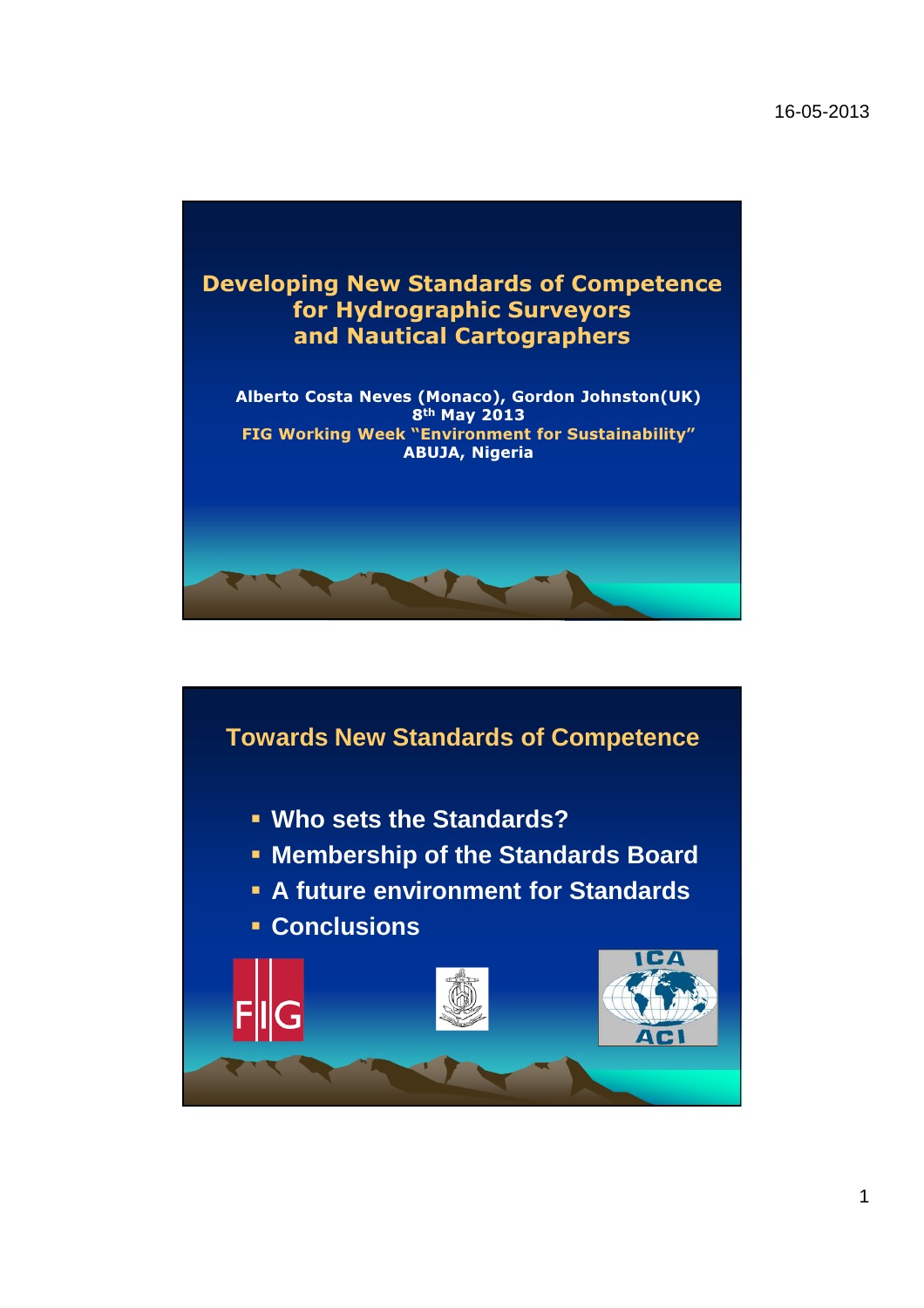

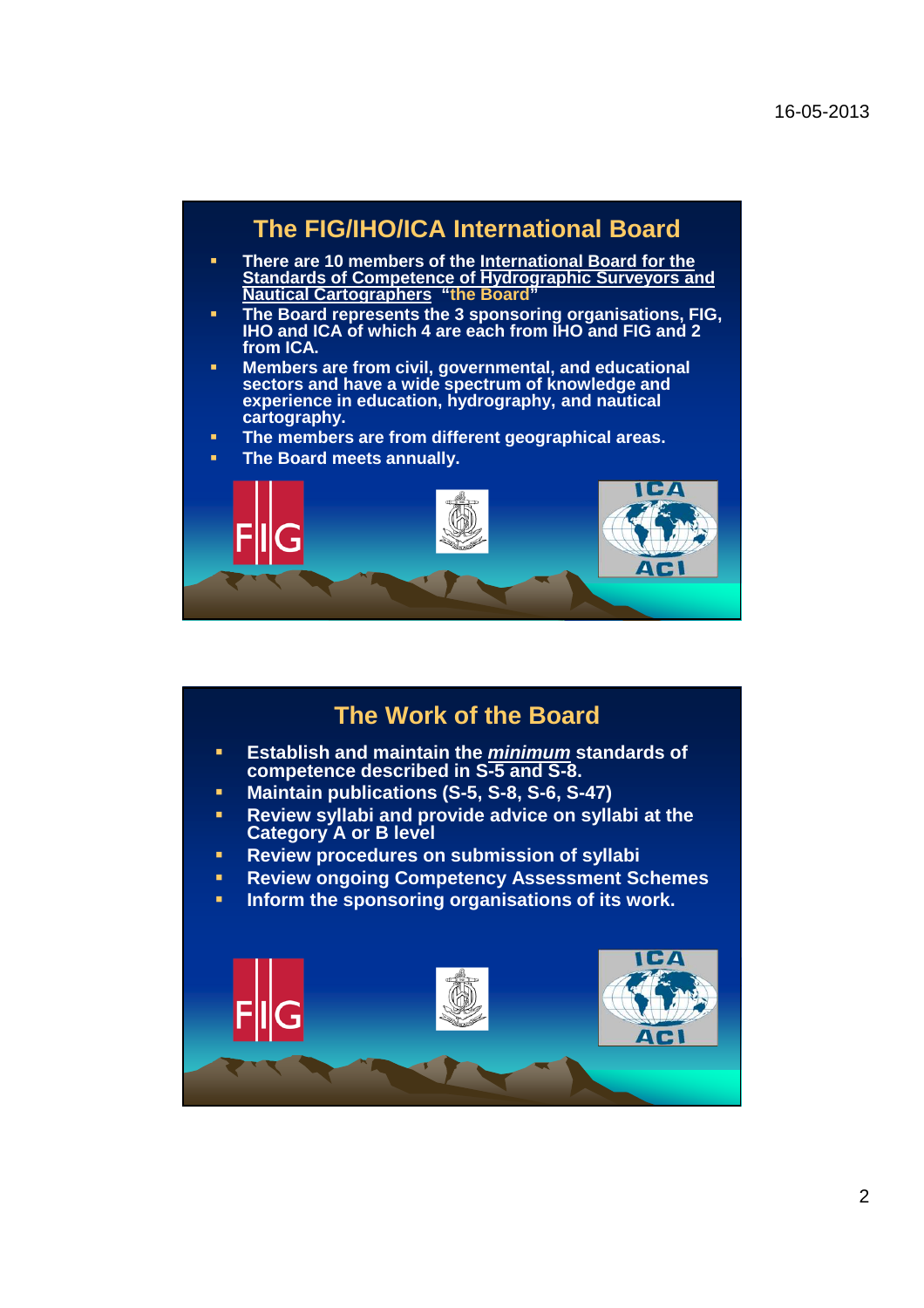## **Recognised Courses are Balanced**



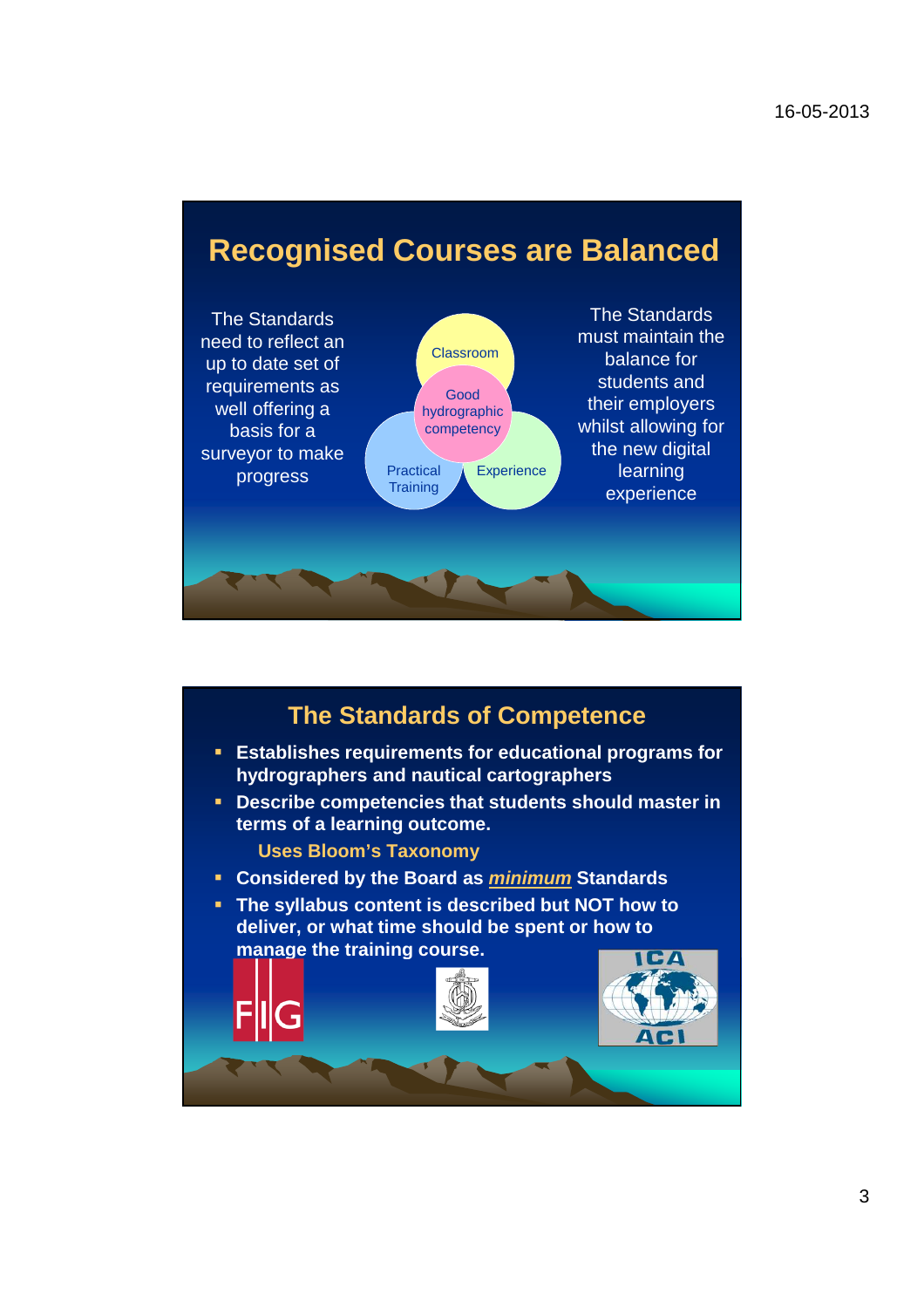

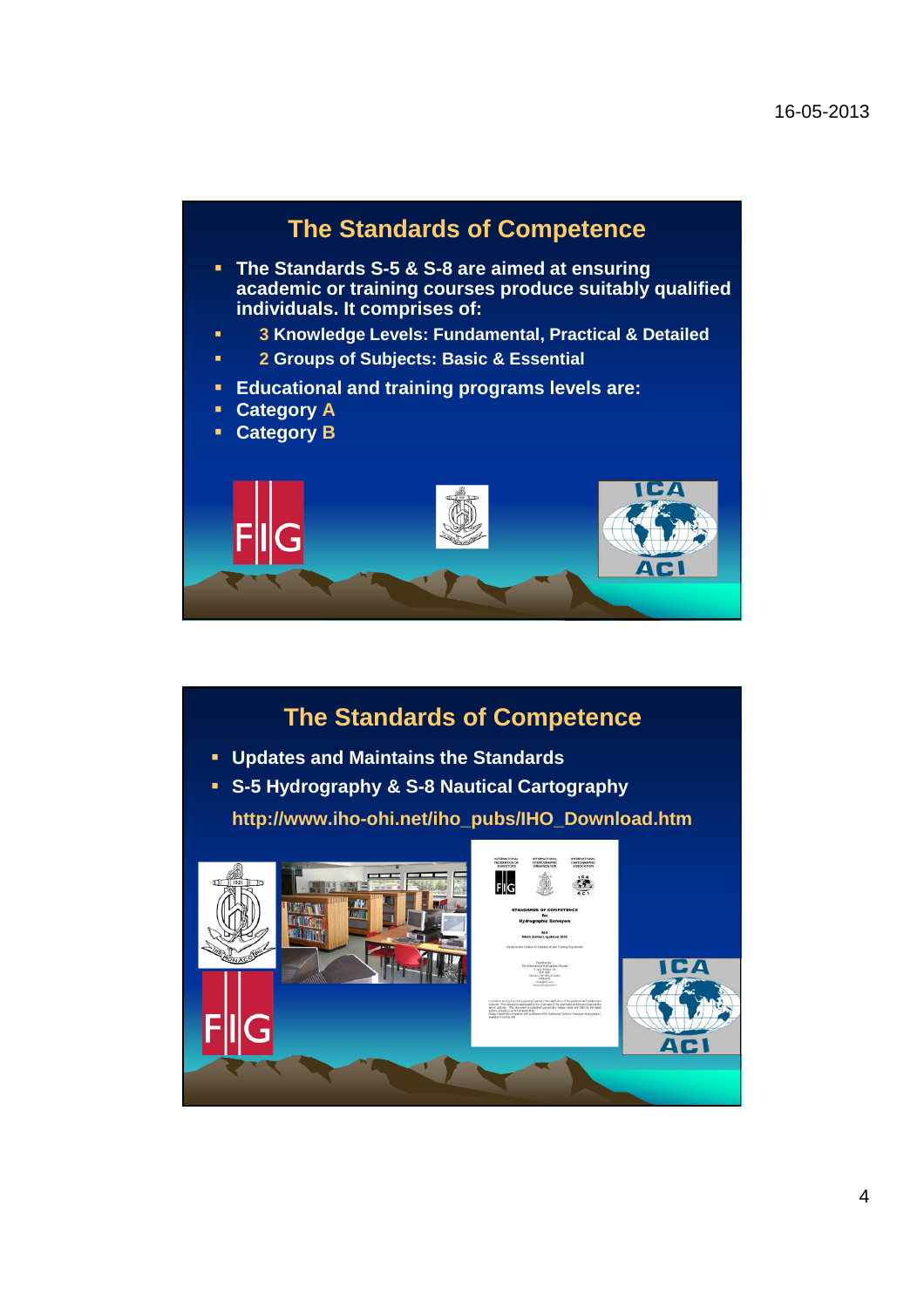## **Status of Survey Coverage: IHO C-55**



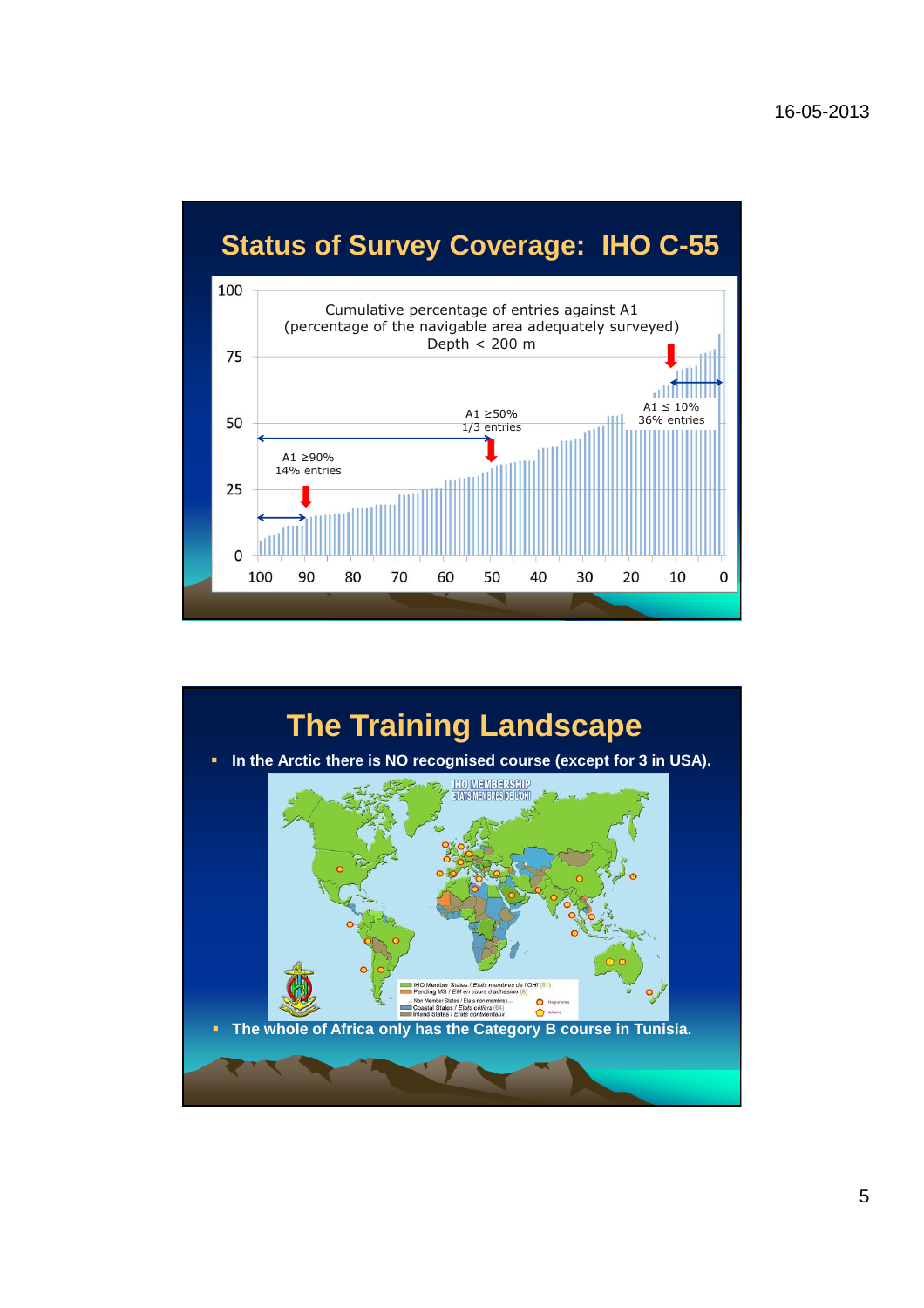## **What are the developments? The Board wishes to develop the Standards……. We have started a significant update of the S-5 and S-8 Standards with the revision aiming for major new editions in 2013-14. The creation of a separate Category A and B syllabus Modules rather than courses Learning methods and techniques Learning outcomes updated: "Constructive alignment" The work to develop new Standards will involve consultation with industry and our sponsor organisations to progress appropriate Standards.** CA

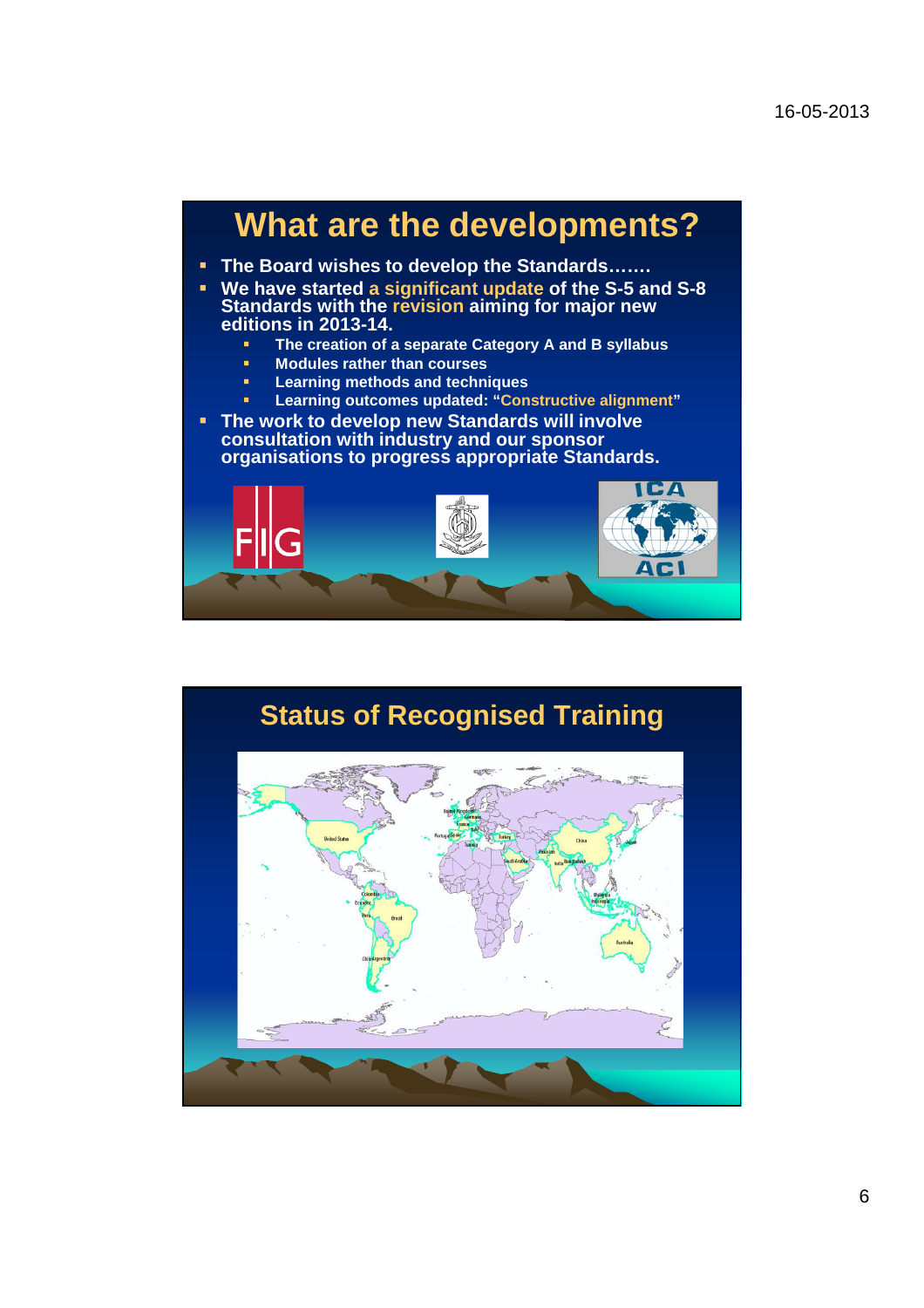